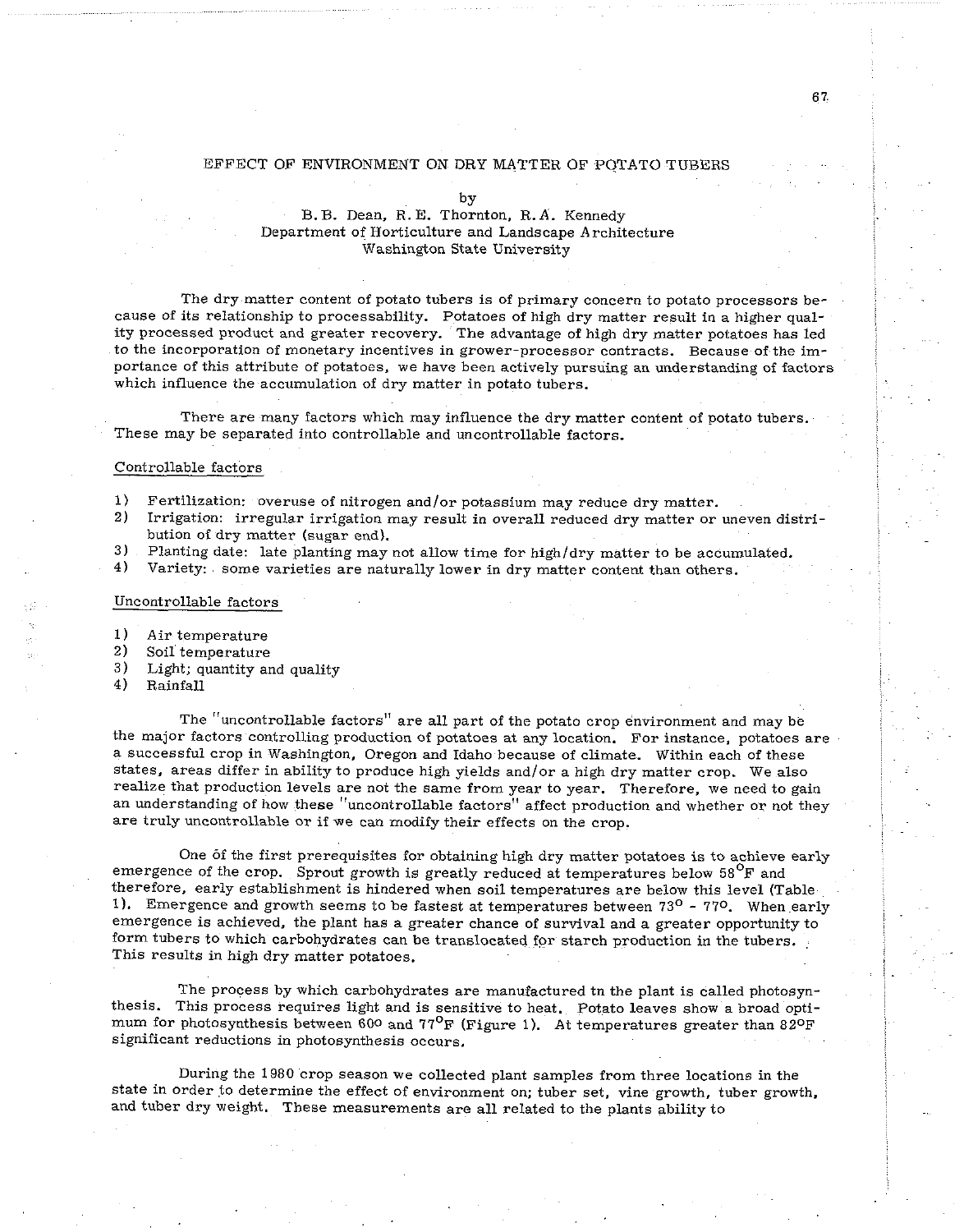photosynthesize. Samples were collected weekly at plots near Quincy (Hammond Farms), Ice Harbor Dam (Hanses Farm) and at the WSU research unit near Othello.

Growth of potato vines were most rapid from June 1 to August 1 at the Othello plot and from June 15 to July 15 at Quincy (Fig. 2). Tuber weight increased most rapidly from July 1 to August 1 at all locations. Although the average yield sampled from subsequent dates at Othello and Ice Harbor showed increases, they were not statistically different (Fig. 3). Tuber dry weight and specific gravity increased rapidly from June 15 to August 1 at all locations and then levelled off (Fig. 4). Acceptable specific gravities were obtained from potatoes harvested on August 1 at Othello and Pasco but not until about September 1 at the Quincy site.

#### Modeling growth

In order to establish a relationship between the growth of a potato crop and environmental changes we need to place numerical values on both sets of data. We can express the environment at any one time or over a period of time by numberical values which can be construed as good, bad or intermediate. Then we can compare the growth of the crop (rate of growth) over the same time period and assign it a ranking of good, bad or intermediate for comparison to the values for the environment. By making many of these comparisons and by supplementing with controlled climate experiments, we can construct a growth model. This model can then he used to approximate the growth of a potato crop in different environments.

We have used several environmental variables in developing a model which best predicts crop growth. It seems that, in the potato growing region of Washington, temperature is the major factor influencing growth of the crop. Because solar radiation is the source of heat and because light is necessary for growth it is obvious that solar radiation is the controlling factor for growth. However, solar radiation data is not as easily obtained as temperature records, and therefore temperature is used in this model.

The model is expressed by the following description:

Growth potential =  $g.p. + (TA - 43)$ g. p. = addative growth potential units for each day previous  $TA = average daily temperature (high + low)$ 

 $43 = 43^{\circ}$ F, cardinal growth temperature for potato shoot growth

The temperature used for the daily high is further subjected to modification when it is below  $69^{\circ}$ F or above 77<sup>o</sup>F. This adjustment is made in order to match results found by measuring the changes in photosynthetic rate with temperature (Fig. 1).

2

If we plot growth potential units over the growing season we see that each season is different (Fig. 5). The 1977, 1978, 1979 seasons fall into one category or shape of curve and the 1976, 1980 seasons have different shaped curves.

The set of curves for the 1976 and 1980 seasons show uninterrupted growth potential and a high potential during the season. Comparing these curves to those of 1977-1979 we see that the growth potential levelled off for a 30 to 40 day period. Therefore, if our assumptions are correct, the 1976 and 1980 growing seasons should have been more productive than the others (on an average basis).

By comparing production records of approximately 75 growers for the years 1976-1980 we find differences in production levels between years.

 $68$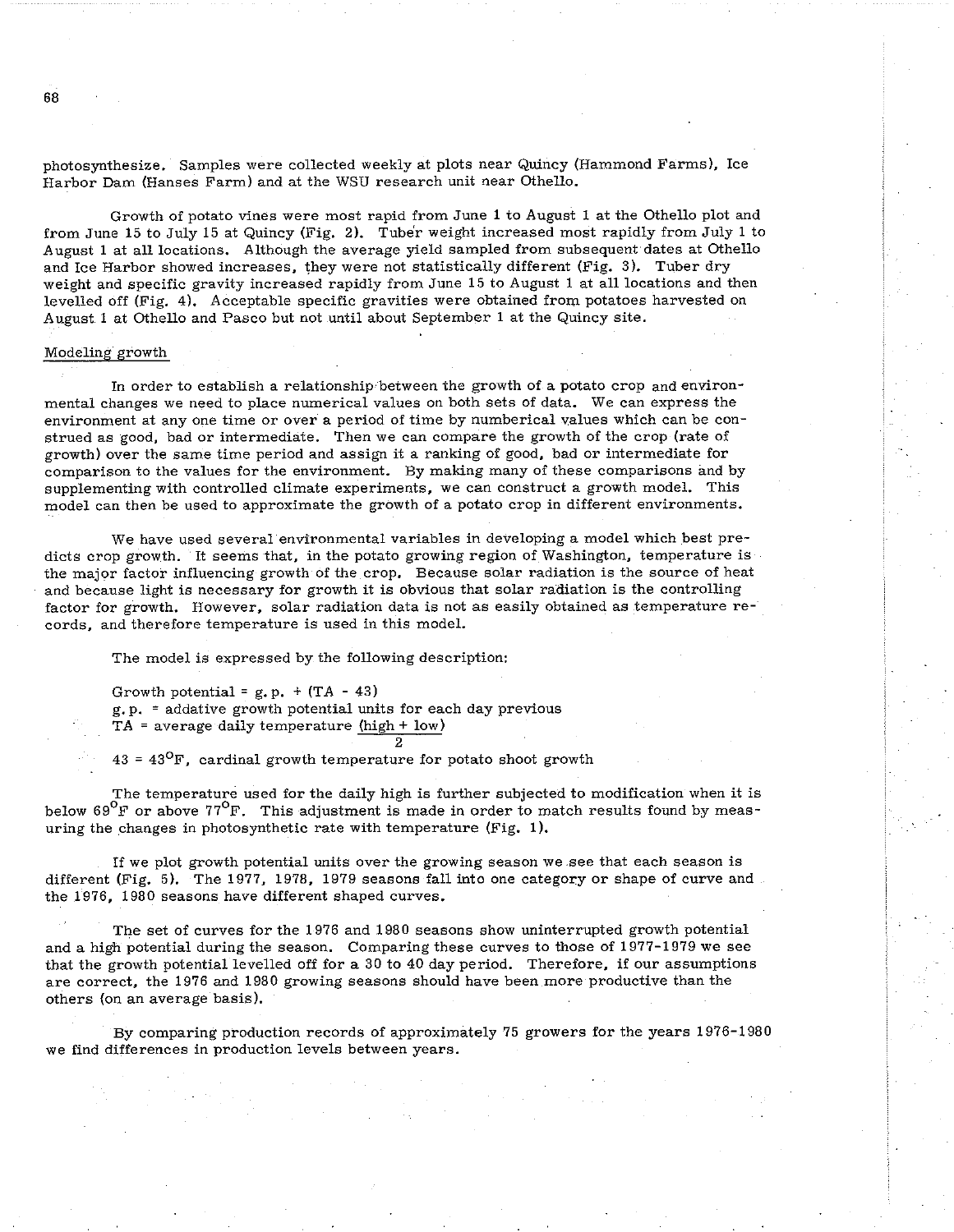|         | vield | specific gravity |
|---------|-------|------------------|
| 1976    | 27    | 1.0815           |
| 1977    | 25    | 1.0753           |
| 1978    | 26    | 1.0787           |
| 1979    | 26    | 1.0797           |
| $-1980$ | 29    | 1.0840           |
|         |       |                  |

The differences between the years 1977, 1978, 1979 and 1976, 1980 are seen in this data. It is evident from the comparison of the model predictions with actual field data that temperature is major contributor to yield and quality of potatoes in Washington. We can see from the growth potential curves that the most critical period for the crop is from about July 10 to August 20. During this period we may experience excessive temperatures which result in crop stress. This stress can be better understood if we look back fo figure 1. The rate of photosynthesis begins to fall off rapidly at temperatures above  $80^{\circ}$ F. This results in less dry matter being accumulated in the tubers and therefore a lower specific gravity tuber is produced than if the temperature was more optimum. On the other hand, trauspiration, water loss from the leaves increases from  $60^{\circ}$ -75<sup>0</sup>F and then levels off. At temperatures greater than  $80^{\circ}$ F the ratio of transpiration to photosynthesis increases rapidly. This means that the plant is not being efficient and suggests that it is under a stressful environment. During this time the crop may undergo irreversible physiological changes which result in yield and quality being adversely affected.

There are two cultural variables which are being controlled at the time in which the environmental stress may occur. These are water and nitrogen application. If we expect the crop to be undergoing optimum growth more fertilizer and/or water may be necessary to satisfy the crops need. On the other hand, if the crop is under a water stress because of temperature it may need more water but less nitrogen. The adjustment of these inputs can be suggested, although at this time, no data is available for us to determine whether to increase or decrease water and/or nitrogen application during the stress period. It would seem reasonable that when the plant is growing under optimum conditions that more fertilizer (nitrogen) will be required. If the plant is under a moisture stress it obviously should require more water. Further data needs to he collected in regards to this subject.

Table 1.

## **THE RATE OF EMERGENCE OF POTATOES AT VARYING TEMPERATURES**

|                | Days to   |
|----------------|-----------|
| TEMPERATURE 'F | EMERGENCE |
| .58            |           |
|                |           |
| 66             |           |
| 7Π             |           |
|                |           |
|                |           |
|                |           |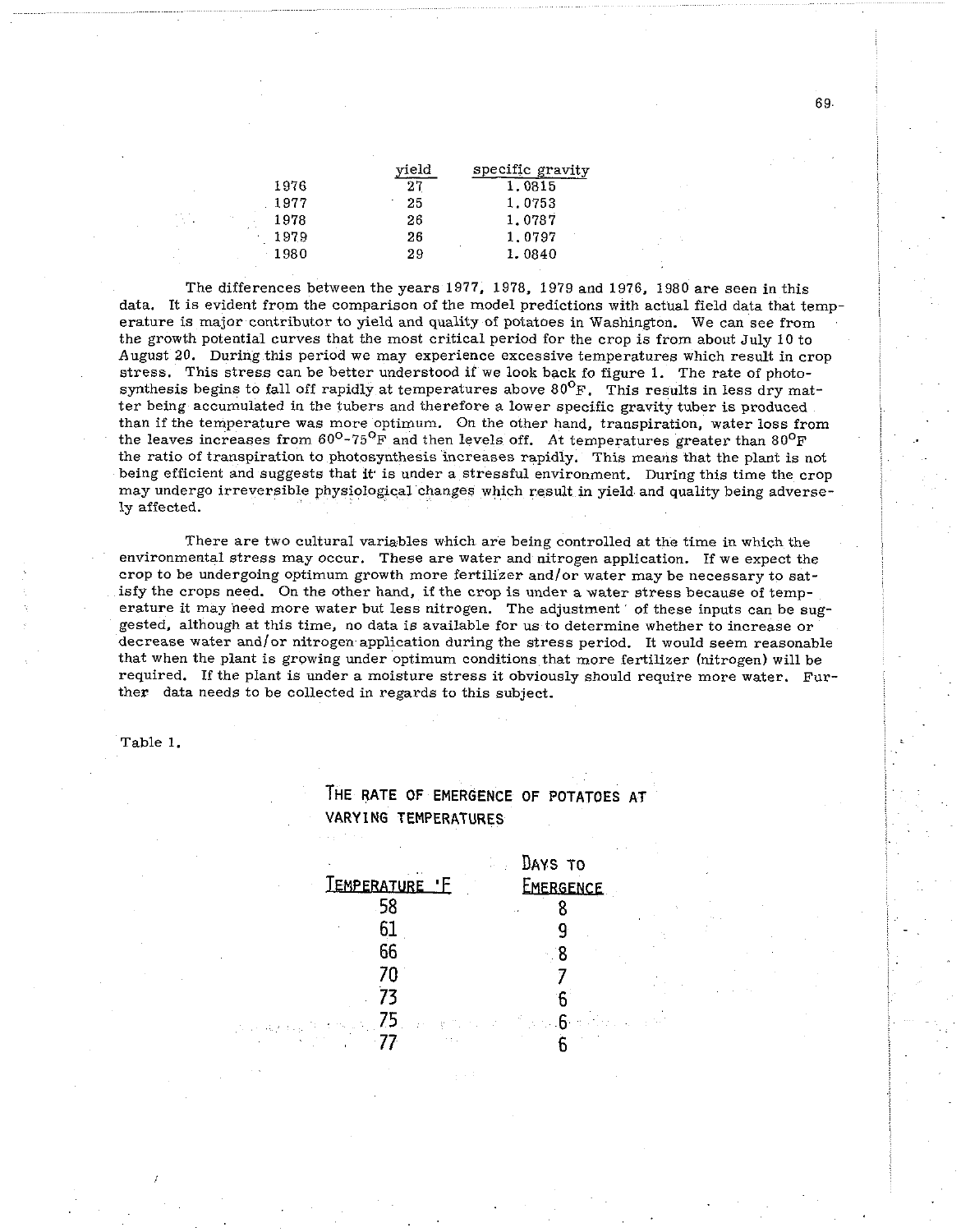

 $\frac{LR}{9}$ 

 $\dot{\mathbf{g}}$ 

 $\overline{1}$ 

 $\boldsymbol{6}$ 

 $\overline{\mathbf{5}}$ 

4

 $\overline{\mathbf{3}}$ 

 $\bar{\mathbf{Z}}$ 





**Date** 

 $70\,$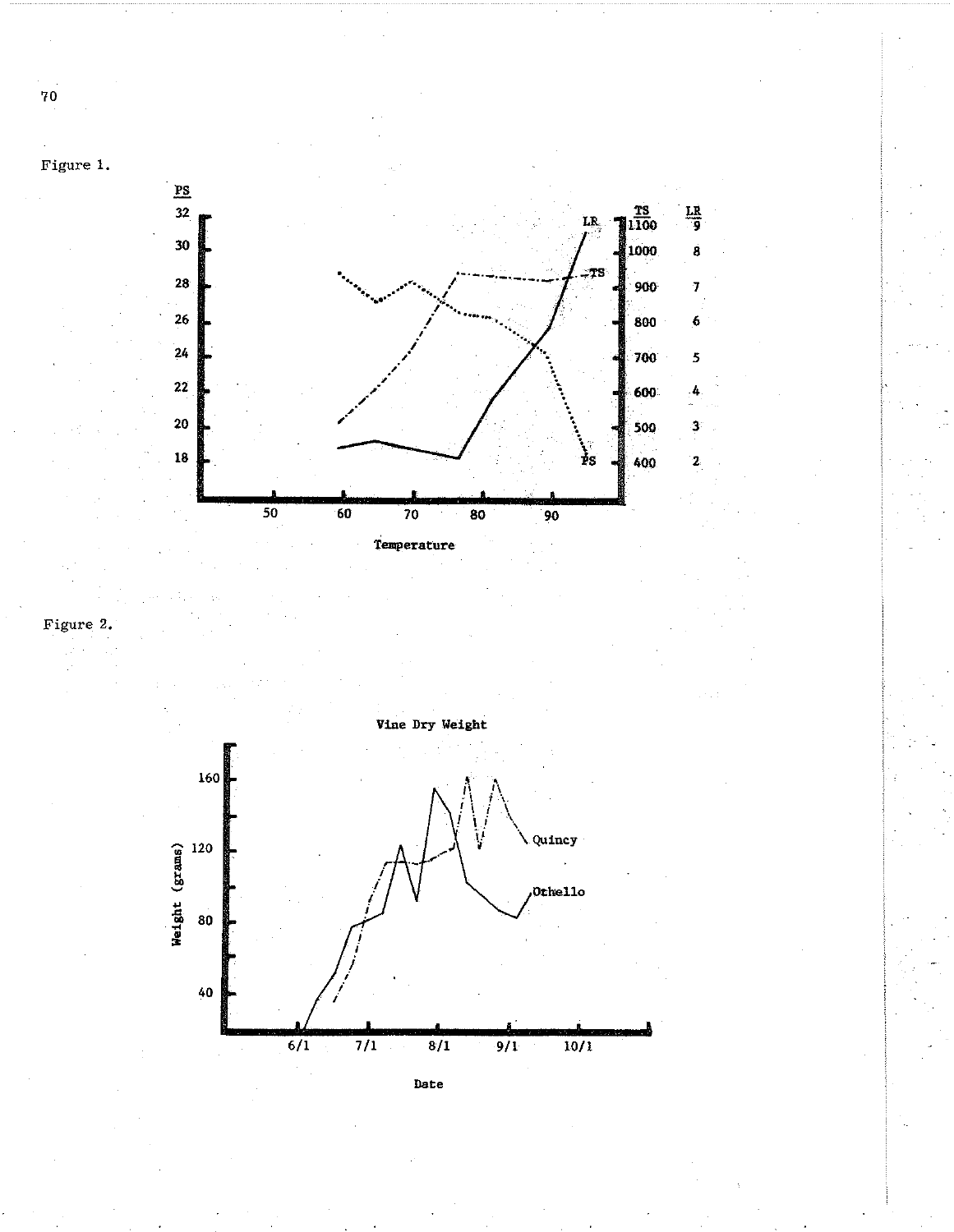Figure 3.



Figure 4.



Date

 $\mathbf{74}$